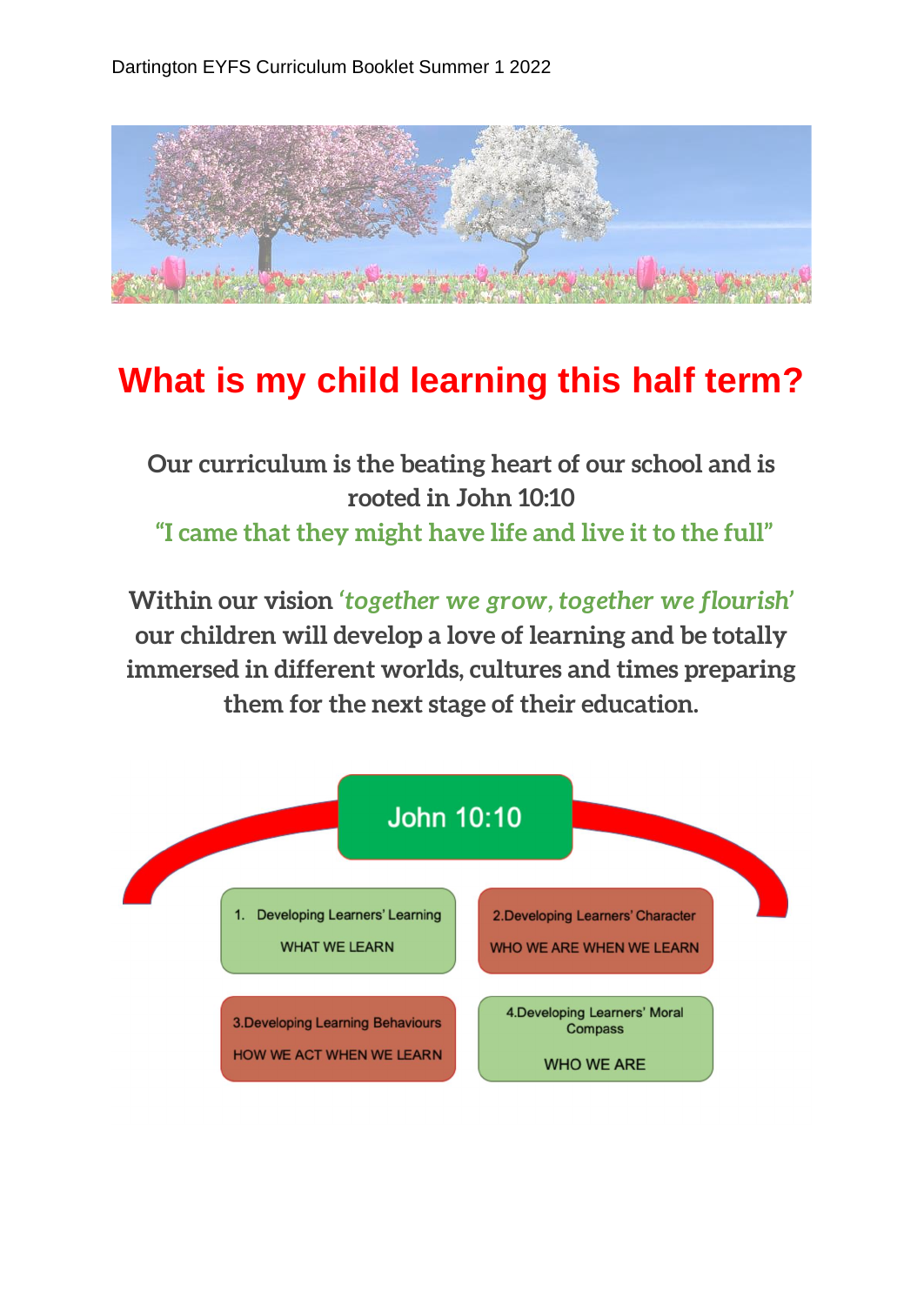

| Summer 1                                                       | <b>EYFS</b>                                                                                                                                                                                                                                                                                                                                                                                                                                                                                                                                                                                                                                                                                                                                                                                                                                                                                                                                                                                                                                  |
|----------------------------------------------------------------|----------------------------------------------------------------------------------------------------------------------------------------------------------------------------------------------------------------------------------------------------------------------------------------------------------------------------------------------------------------------------------------------------------------------------------------------------------------------------------------------------------------------------------------------------------------------------------------------------------------------------------------------------------------------------------------------------------------------------------------------------------------------------------------------------------------------------------------------------------------------------------------------------------------------------------------------------------------------------------------------------------------------------------------------|
| <b>Curriculum</b><br>Focus:                                    | Let's investigate The world around us We will develop our<br>understanding of the natural world, discovering which plants and animals live<br>around Dartington and Devon and investigating how things grow and thrive. We<br>will spend time observing the natural world, including animal life cycles such as<br>frogs and butterflies, and learn new vocabulary to help us talk about and<br>describe what we see. We will plant seeds and find out about how food grows,<br>including how we can eat more sustainably and healthily. We will find out about<br>the differences between our local natural world and contrasting environments<br>around the world, such as the desert, rainforest and tropical oceans. We will<br>compare habitats and the creatures which live in these places, finding out about<br>how animals and plants are adapted to their habitats. We will find out about<br>global warming and the climate emergency, and how we can make a positive<br>impact on the world and protect the natural environment. |
| <b>Communication</b><br>and Language                           | We will be developing children's spoken language and comprehension through<br>our dedicated Talk for Stories sessions, introducing children to high level<br>vocabulary and phrases and teaching them the meaning of these as well as<br>how to use these in a range of contexts. Each class will focus on a new book or<br>text every 2 weeks. We will be learning key vocabulary associated with our<br>curriculum focus including the terms 'habitat', 'environment', 'species' and<br>'adapted'. Our continuous provision will provide children with a broad range of<br>opportunities to use, practise and develop their communication and language<br>skills such as: role play, small world, games and puzzles, nature and curiosity<br>tables. Adults will continue to model listening and speaking skills, using more<br>complex sentence structures and vocabulary.                                                                                                                                                                |
| <b>Personal, Social</b><br>and Emotional<br><b>Development</b> | We will use books, circle times, pictures and games to help children name,<br>describe and talk about their feelings. We will also be continuing to learn how to<br>take turns, share resources, show patience and play cooperatively through play<br>in continuous provision and in adult led activities. We will celebrate our<br>similarities and differences, building children's self-confidence and learning<br>about our school values. Children will join class and phase group assemblies<br>daily as well as join with the whole school for weekly Celebration Assemblies,<br>celebrating their achievements and seeing these in the light of our school<br>values and wider school community.                                                                                                                                                                                                                                                                                                                                     |
| <b>Physical</b><br><b>Development</b>                          | We will be building our gross motor control skills by climbing, balancing and<br>negotiating obstacles in our outdoor area, and in weekly PE lessons in the<br>outside on the field. We will also be building with construction materials (big and<br>small!), painting, drawing, sticking, cutting, and mark-making to help develop<br>fine motor skills. Using playdough, plasticine and other malleable materials will<br>also support hand strength. Children in Reception will be taught to form letter<br>shapes as part of their daily Read Write Inc. learning.                                                                                                                                                                                                                                                                                                                                                                                                                                                                      |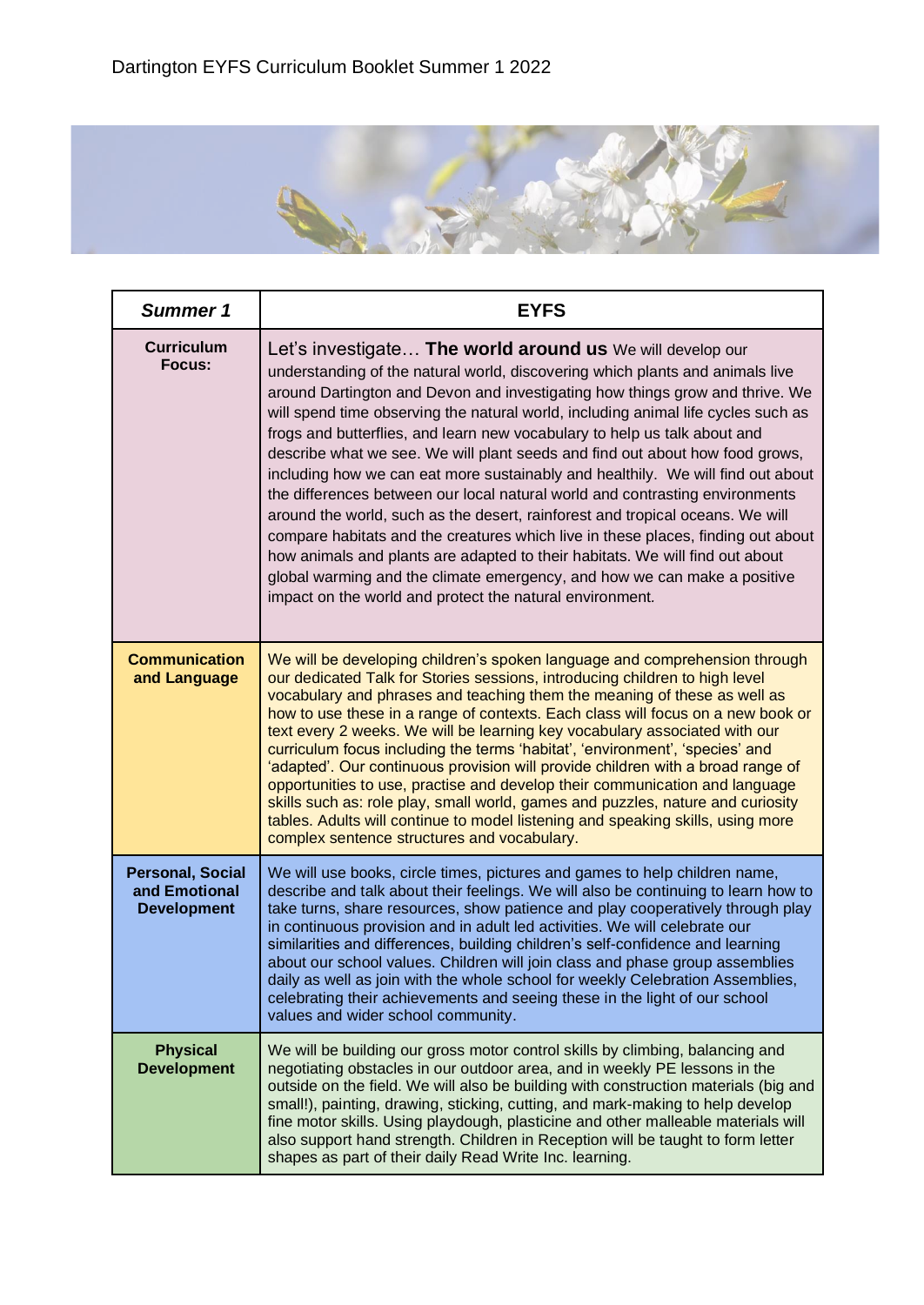| Literacy                             | Reading is at the heart of our curriculum and our children are read to<br>throughout the day from high quality texts which support their understanding<br>and vocabulary development. Each class has a 'Favourite Five' which are read<br>repeatedly to the children so that they are familiar with the texts and able to re-<br>tell these, using the language of the books confidently. Additionally children are<br>introduced to new words and phrases through 'Talk through Stories' sessions,<br>in which they are read to and given the chance to use the language of books in<br>new contexts. Our class book areas and EYFS library are accessible to children<br>throughout the day, and weekly library sessions and books to take home further<br>encourage our children to develop a love of reading and stories. Children in<br>Reception are taught to read through daily systematic synthetic phonics using<br>the Read Write Inc programme and books which match the sounds they know<br>are sent home each week. Our Nursery children are taught to identify rhymes<br>and syllables, as well as hear and identify initial sounds and, where appropriate,<br>will begin to learn to recognise and read sounds. We encourage writing and<br>mark making throughout our provision, both in adult led and independent<br>opportunities. |
|--------------------------------------|-------------------------------------------------------------------------------------------------------------------------------------------------------------------------------------------------------------------------------------------------------------------------------------------------------------------------------------------------------------------------------------------------------------------------------------------------------------------------------------------------------------------------------------------------------------------------------------------------------------------------------------------------------------------------------------------------------------------------------------------------------------------------------------------------------------------------------------------------------------------------------------------------------------------------------------------------------------------------------------------------------------------------------------------------------------------------------------------------------------------------------------------------------------------------------------------------------------------------------------------------------------------------------------------------------------------------------------------------------|
| <b>Maths</b>                         | We will use stories, songs, practical equipment and games to teach children to<br>notice patterns, similarities and differences, and compare. We aim to develop<br>resilient learners and our children take time to deepen their understanding of<br>mathematical structures through the use of resources and representations; our<br>aim is to create positive mathematical thinkers, not procedural calculators. In<br>Reception we will learn how to represent and compare numbers and think<br>about the composition of numbers up to 20 and in Nursery up to 10. We will<br>think about one more and one less, using a range of strategies to help us, and<br>will use what we know about the composition and structure of numbers up to 10<br>to help us explore bigger numbers. We will explore symmetry and pattern<br>through resources and art works. In Reception, we will begin to write numbers,<br>learning how to form these correctly.                                                                                                                                                                                                                                                                                                                                                                                                |
| <b>Understanding</b><br>the World    | We will develop children's understanding of the physical world by making<br>observations and noticing features of the natural world around us. We will be<br>using our school grounds to go on minibeast hunts, look at nests, explore how<br>flowers, plants and animals grow and thrive in their natural habitats. We will use<br>our trip to Stover to further expand our understanding of the natural world,<br>going pond dipping and thinking about changes in the natural world which occur<br>in Spring and Summer. We will use observations of the natural world as well as<br>learning from non-fiction books, stories, poems and videos to help children<br>explain what they see and notice, connecting ideas using a range of<br>connectives and articulating their thoughts clearly in sentences. We will also<br>learn how to draw information from a simple map and ask and answer<br>questions about the natural world and what we can do to protect it.                                                                                                                                                                                                                                                                                                                                                                             |
| <b>Expressive Arts</b><br>and Design | To ensure children have an artistic and cultural awareness which supports their<br>imagination and creativity, children have the opportunity to create and explore<br>with a wide range of materials and share their outcomes. We will listen to and<br>sing songs, rhymes, stories and poems daily. Children will be taught to<br>remember some poems and rhymes from memory. We will listen to music and<br>dance, exploring different rhythms and melodies and how these make us feel.<br>We will be exploring artworks which represent Spring and Summer, thinking<br>about the artists' choice of colour, texture and subject. We will create our own<br>pieces of art and share these with each other.                                                                                                                                                                                                                                                                                                                                                                                                                                                                                                                                                                                                                                          |
| <b>Forest School</b>                 | We will use our weekly Forest School sessions to explore and investigate the<br>natural world around us, finding out about the changing of the seasons and<br>describing what we see, hear and feel whilst outside. Forest School is an<br>excellent opportunity to develop the 'Characteristics of Effective Learning':<br>playing and exploring, active learning and creativity and thinking critically. By                                                                                                                                                                                                                                                                                                                                                                                                                                                                                                                                                                                                                                                                                                                                                                                                                                                                                                                                         |